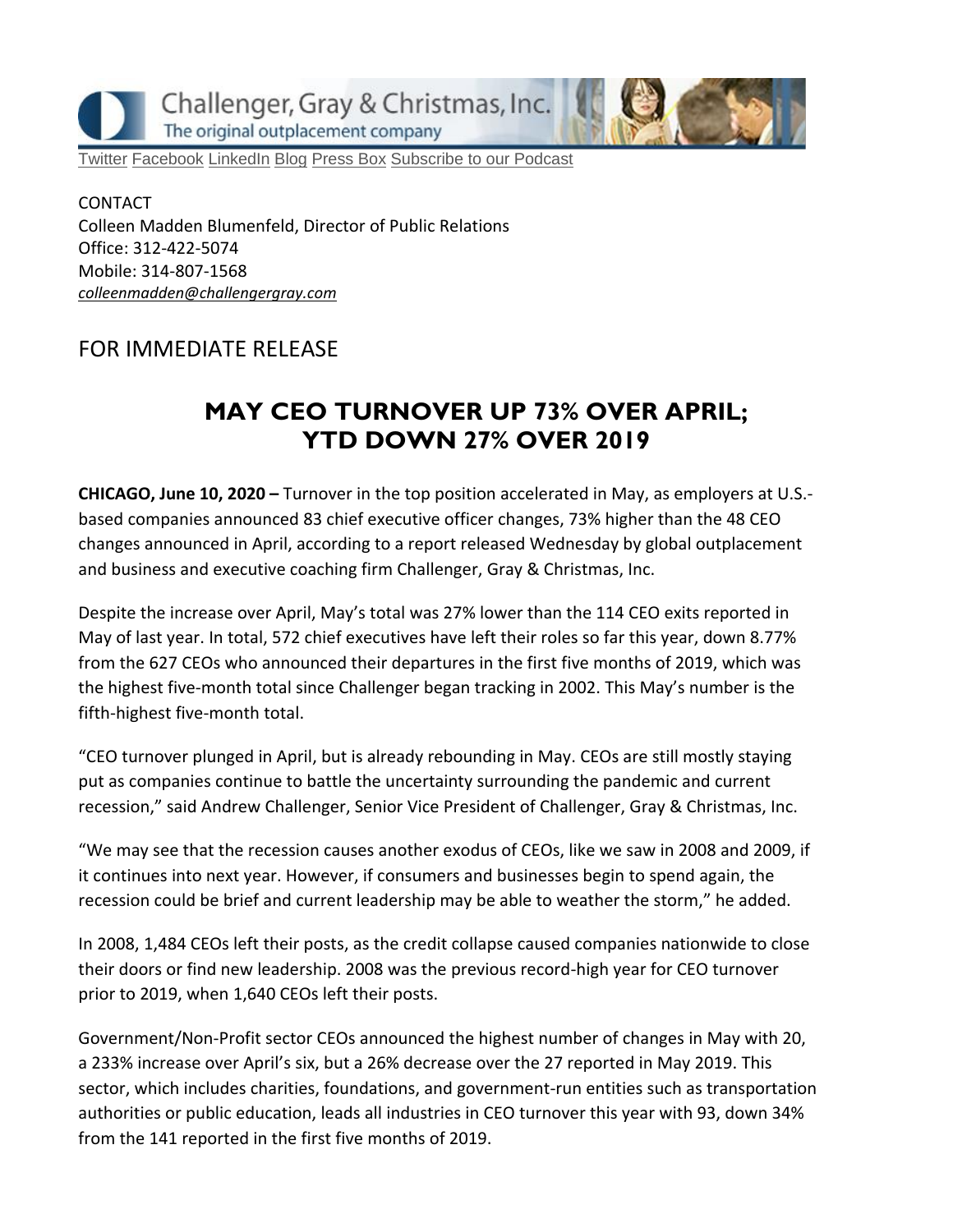"Government employment fell by 1,548,000 jobs in April and May, according to the Bureau of Labor Statistics. This could be caused by cuts in funding at all levels and will only be exacerbated by a deepening recession," said Challenger.

The Technology sector reported the second-highest number of CEO replacements in May with ten, an 11% increase over April's nine and a 50% decrease over the 20 reported one year earlier in May. The Tech sector has announced 73 chief executive exits so far this year, 12.3% higher than the 65 recorded in the same time period last year.

"The Tech sector has maintained hiring throughout the downturn and is still a solid sector, especially as more companies rely on cloud-based and remote technologies to continue their work in the current environment. Like in 2019, when we saw record-high CEO turnover during a tight labor market and labor shortage, particularly in Tech, these CEOs may have a plethora of opportunities, which would explain the movement," said Challenger.

"The majority of job cuts during the pandemic have come from companies in the Entertainment/Leisure sector, which includes bars, restaurants, hotels, and amusement parks," said Challenger.

"These companies are also making leadership changes as Boards grapple with how to do business without visitors," he added.

So far this year, Entertainment/Leisure companies have seen 45 chief executive departures, up 114% from the 21 who left their posts through this point last year.

Of those who gave a reason for leaving their position, the majority of CEOs (18) retired, followed closely by 15 who stepped down. Ten reported their interim period had ended, eight moved on to new opportunities, and another eight resigned.

Exiting CEOs reported an average tenure of 11.4 years, up from April's tenure of 6.8 years, which equals the previous lowest average tenure recorded in July 2012.

**# # #**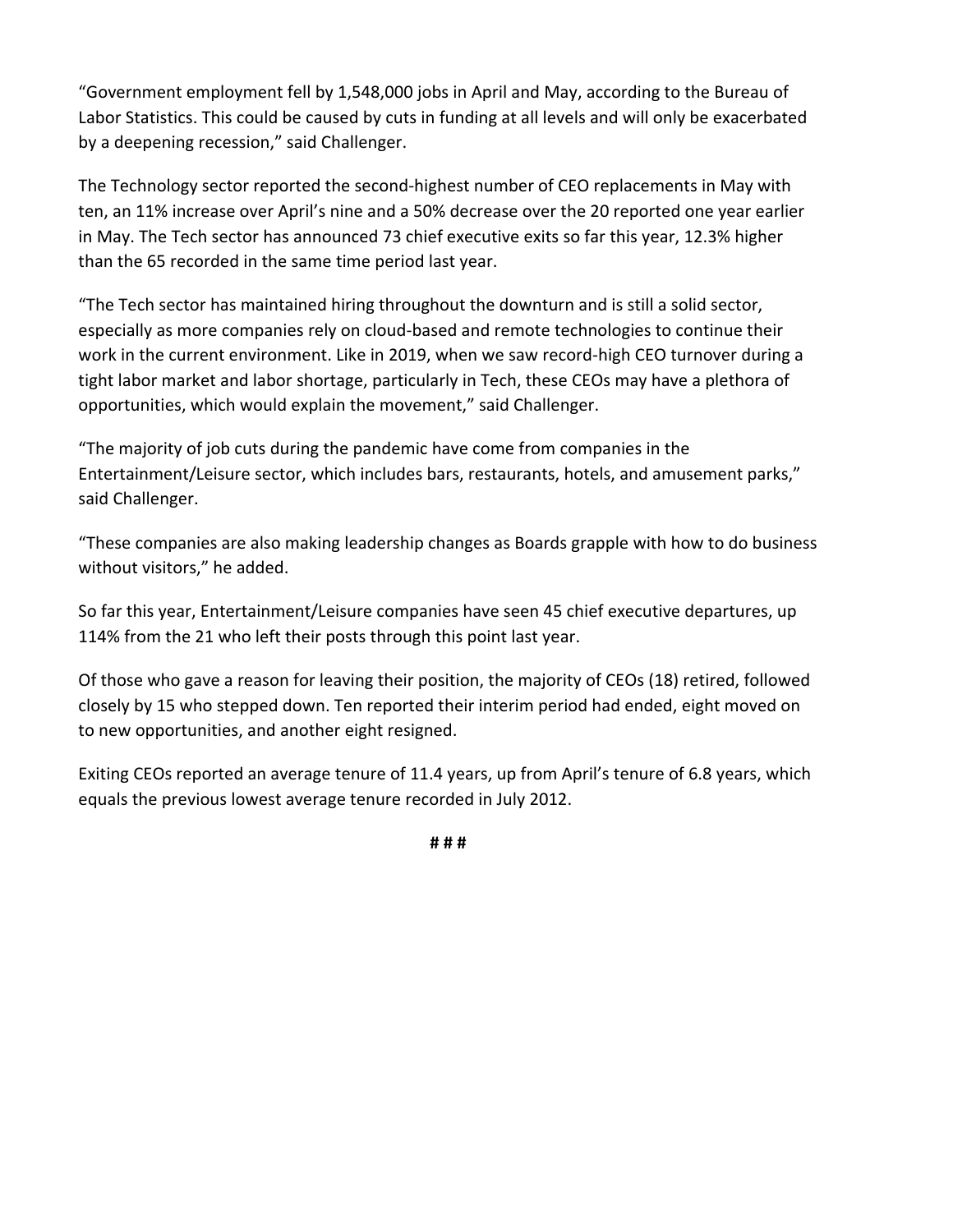## **CEO DEPARTURES**

### **By Month**

| Month        | 2020 | 2019  | 2018  | 2017  | 2016  | 2015  | 2014  | 2013  | 2012  | 2011  | 2010  | 2009  | 2008  |
|--------------|------|-------|-------|-------|-------|-------|-------|-------|-------|-------|-------|-------|-------|
| January      | 219  | 157   | 132   | 128   | 131   | 110   | 131   | 113   | 123   | 96    | 89    | 113   | 134   |
| February     | 128  | 124   | 113   | 72    | 87    | 94    | 112   | 110   | 104   | 92    | 132   | 82    | 114   |
| March        | 94   | 135   | 96    | 101   | 101   | 95    | 123   | 86    | 94    | 99    | 119   | 114   | 123   |
| April        | 48   | 97    | 109   | 91    | 108   | 97    | 94    | 94    | 90    | 103   | 101   | 78    | 112   |
| May          | 83   | 114   | 91    | 80    | 100   | 90    | 98    | 104   | 99    | 103   | 125   | 115   | 115   |
| June         |      | 99    | 90    | 95    | 97    | 102   | 103   | 94    | 99    | 113   | 107   | 105   | 126   |
| July         |      | 124   | 94    | 102   | 92    | 128   | 105   | 128   | 83    | 104   | 88    | 126   | 124   |
| August       |      | 159   | 154   | 96    | 109   | 107   | 119   | 113   | 104   | 104   | 95    | 101   | 144   |
| September    |      | 151   | 148   | 101   | 119   | 104   | 124   | 107   | 95    | 108   | 111   | 105   | 140   |
| October      |      | 172   | 149   | 105   | 99    | 94    | 122   | 104   | 108   | 91    | 81    | 89    | 125   |
| November     |      | 148   | 147   | 94    | 106   | 86    | 103   | 94    | 112   | 82    | 79    | 94    | 104   |
| December     |      | 160   | 129   | 95    | 99    | 114   | 107   | 99    | 103   | 83    | 107   | 105   | 123   |
| <b>TOTAL</b> | 572  | 1,640 | 1,452 | 1,160 | 1,248 | 1,221 | 1,341 | 1,246 | 1,214 | 1,178 | 1,234 | 1,227 | 1,484 |

## Company Type, YTD 2020

Private/Government/Non-Profit 468<br>Public 104 Public 2012 104

|               | <b>Announced CEO Departures from</b> |
|---------------|--------------------------------------|
| Month         | Fortune 1000 Companies               |
| Jan-19        | 4                                    |
| Feb-19        | 9                                    |
| Mar-19        | 9                                    |
| Apr-19        | 5                                    |
| May-19        | $\overline{2}$                       |
| Jun-19        | 4                                    |
| Jul-19        | 8                                    |
| Aug-19        | 10                                   |
| $Sep-19$      | 8                                    |
| Oct-19        | 5                                    |
| <b>Nov-19</b> | 14                                   |
| <b>Dec-19</b> | 10                                   |
| <b>Jan-20</b> | 6                                    |
| Feb-20        | 4                                    |
| Mar-20        | 6                                    |
| Apr-20        | 1                                    |
| $May-20$      | 3                                    |

#### **Annual CEO Turnover by Company Type**

| Year                    | 2010 | 2011 | 2012 | 2013 | 2014 | 2015 | 2016 | 2017 | 2018 | 2019 |
|-------------------------|------|------|------|------|------|------|------|------|------|------|
| CEO<br>Turnover at      |      |      |      |      |      |      |      |      |      |      |
| <b>Public Companies</b> | 278  | 296  | 266  | 249  | 278  | 254  | 230  | 230  | 262  | 21   |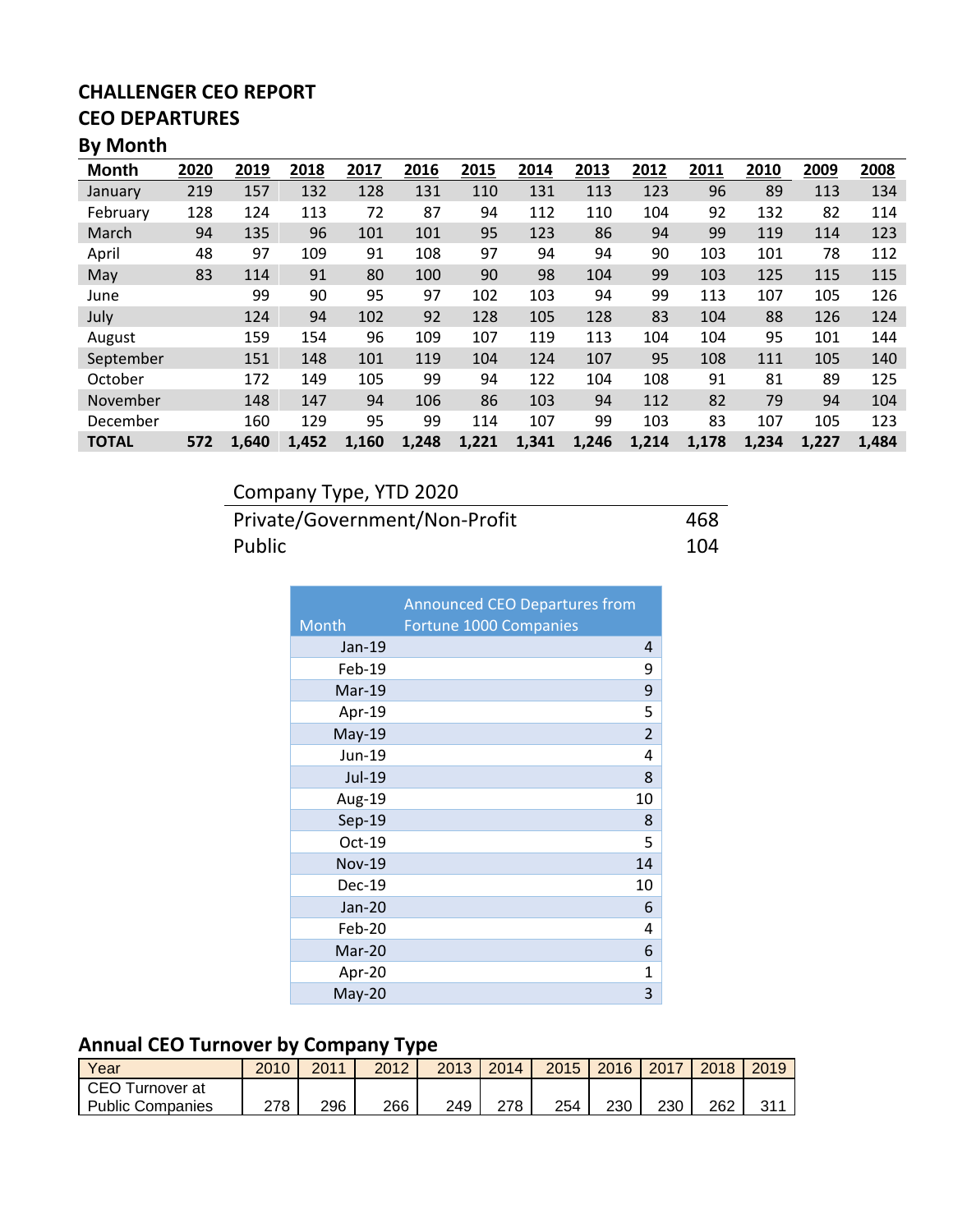# **By Industry**

|                              | $19-May$       | 20-Apr         | 20-May         | <b>Year to Date</b><br>2019 | <b>Year to Date</b><br>2020 |
|------------------------------|----------------|----------------|----------------|-----------------------------|-----------------------------|
| Aerospace/Defense            | $\overline{2}$ |                |                | 8                           | 10                          |
| <b>Apparel</b>               |                |                |                | $\mathbf{1}$                | 5                           |
| <b>Automotive</b>            |                | $\mathbf{1}$   | $\mathbf{1}$   | 6                           | $\overline{7}$              |
| <b>Cannabis</b>              | $\mathbf 1$    |                | $\mathbf{1}$   | 3                           | $\overline{3}$              |
| <b>Chemical</b>              |                |                |                | $\pmb{0}$                   | $\overline{2}$              |
| <b>Commodities</b>           |                |                |                | 0                           | $\mathbf 0$                 |
| <b>Construction</b>          | $\mathbf{1}$   | $\mathbf{1}$   |                | 5                           | 5                           |
| <b>Consumer Products</b>     | 1              |                |                | 9                           | 10                          |
| <b>Electronics</b>           | $\mathbf{1}$   |                |                | $\mathbf{1}$                | $\overline{2}$              |
| <b>Energy</b>                | 4              | $\overline{2}$ |                | 25                          | 17                          |
| <b>Entertainment/Leisure</b> | 3              | $\overline{4}$ | 5              | 21                          | 45                          |
| <b>Financial</b>             | 13             | $\mathbf{1}$   | 6              | 58                          | 32                          |
| <b>FinTech</b>               | $\mathbf{1}$   | $\mathbf{1}$   | 3              | 3                           | $9\,$                       |
| Food                         | 4              |                | 4              | 23                          | 17                          |
| Government/Non-Profit        | 27             | 6              | 20             | 141                         | 93                          |
| <b>Health Care/Products</b>  | 11             | 3              | 8              | 66                          | 52                          |
| <b>Hospitals</b>             | 5              | 3              | $9\,$          | 31                          | 13                          |
| <b>Industrial Goods</b>      | $\overline{4}$ | 3              | $\overline{2}$ | 33                          | 23                          |
| Insurance                    | $\mathbf{1}$   | $\mathbf{1}$   |                | $\overline{7}$              | 10                          |
| Legal                        |                |                |                | $\overline{2}$              | 5                           |
| <b>Media</b>                 | $\overline{3}$ |                | $\overline{3}$ | 10                          | 11                          |
| Pharmaceutical               | 5              | 3              | $\mathbf{1}$   | 27                          | 18                          |
| <b>Real Estate</b>           |                | $\overline{2}$ | $\mathbf{1}$   | 11                          | $\,8$                       |
| Retail                       | $\overline{2}$ |                |                | 20                          | 21                          |
| <b>Services</b>              | 4              | 3              | 5              | 39                          | 46                          |
| <b>Technology</b>            | 20             | 9              | 10             | 65                          | 73                          |
| <b>Telecommunications</b>    |                | $\mathbf{1}$   |                | $\mathbf{1}$                | 5 <sub>o</sub>              |
| <b>Transportation</b>        | $\mathbf{1}$   | $\overline{2}$ | $\overline{2}$ | $\boldsymbol{9}$            | 18                          |
| <b>Utility</b>               |                | $2^{\circ}$    | $\overline{2}$ | $\overline{2}$              | 12                          |
| <b>TOTAL</b>                 | 114            | 48             | 83             | 627                         | 572                         |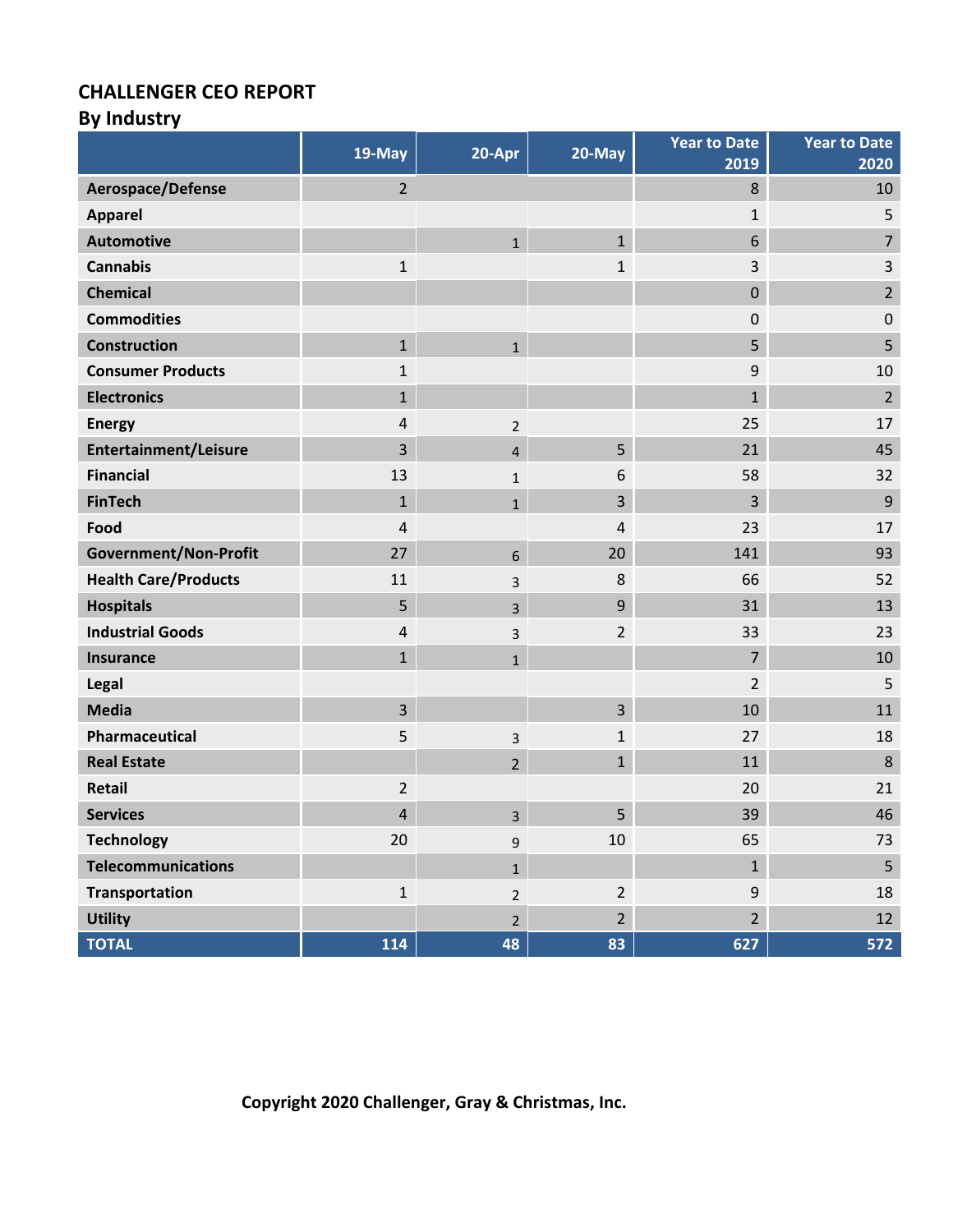#### **By State**

| <b>EAST</b>          | <b>MAY</b>     | <b>YTD 2020</b> | <b>YTD 2019</b> |
|----------------------|----------------|-----------------|-----------------|
| <b>Connecticut</b>   |                | 6               | 10              |
| <b>Delaware</b>      |                | 4               | $\overline{2}$  |
| Dist. of Columbia    |                | 3               | 9               |
| <b>Maine</b>         | $\mathbf{1}$   | $\overline{2}$  | 1               |
| <b>Maryland</b>      | $\mathbf{1}$   | 4               | 10              |
| <b>Massachusetts</b> | $\overline{a}$ | 29              | 28              |
| <b>New Hampshire</b> | $\mathbf{1}$   | 3               | 0               |
| <b>New Jersey</b>    |                | 13              | 9               |
| <b>New York</b>      | 6              | 39              | 33              |
| Pennsylvania         | $\overline{2}$ | 18              | 25              |
| <b>Rhode Island</b>  |                | 1               | 1               |
| <b>Vermont</b>       | $\mathbf{1}$   | $\mathbf{1}$    | 0               |
|                      | 16             | 123             | 128             |
|                      |                |                 |                 |

| <b>MIDWEST</b>   | <b>MAY</b>     | <b>YTD 2020</b> | <b>YTD 2019</b> |
|------------------|----------------|-----------------|-----------------|
| <b>Illinois</b>  | 4              | 23              | 31              |
| Indiana          |                | $\overline{7}$  | 13              |
| lowa             | $\mathbf{1}$   | 6               | $\overline{2}$  |
| <b>Kansas</b>    | $\mathbf{1}$   | 6               | 6               |
| Michigan         | $\overline{2}$ | 10              | 6               |
| <b>Minnesota</b> | 2              | 12              | 21              |
| Missouri         | $\mathbf{1}$   | 15              | 17              |
| <b>Nebraska</b>  |                | $\mathbf 0$     | $\overline{2}$  |
| Ohio             | 2              | 14              | 30              |
| Wisconsin        | $\overline{4}$ | 15              | 12              |
| <b>TOTAL</b>     | 17             | 108             | 140             |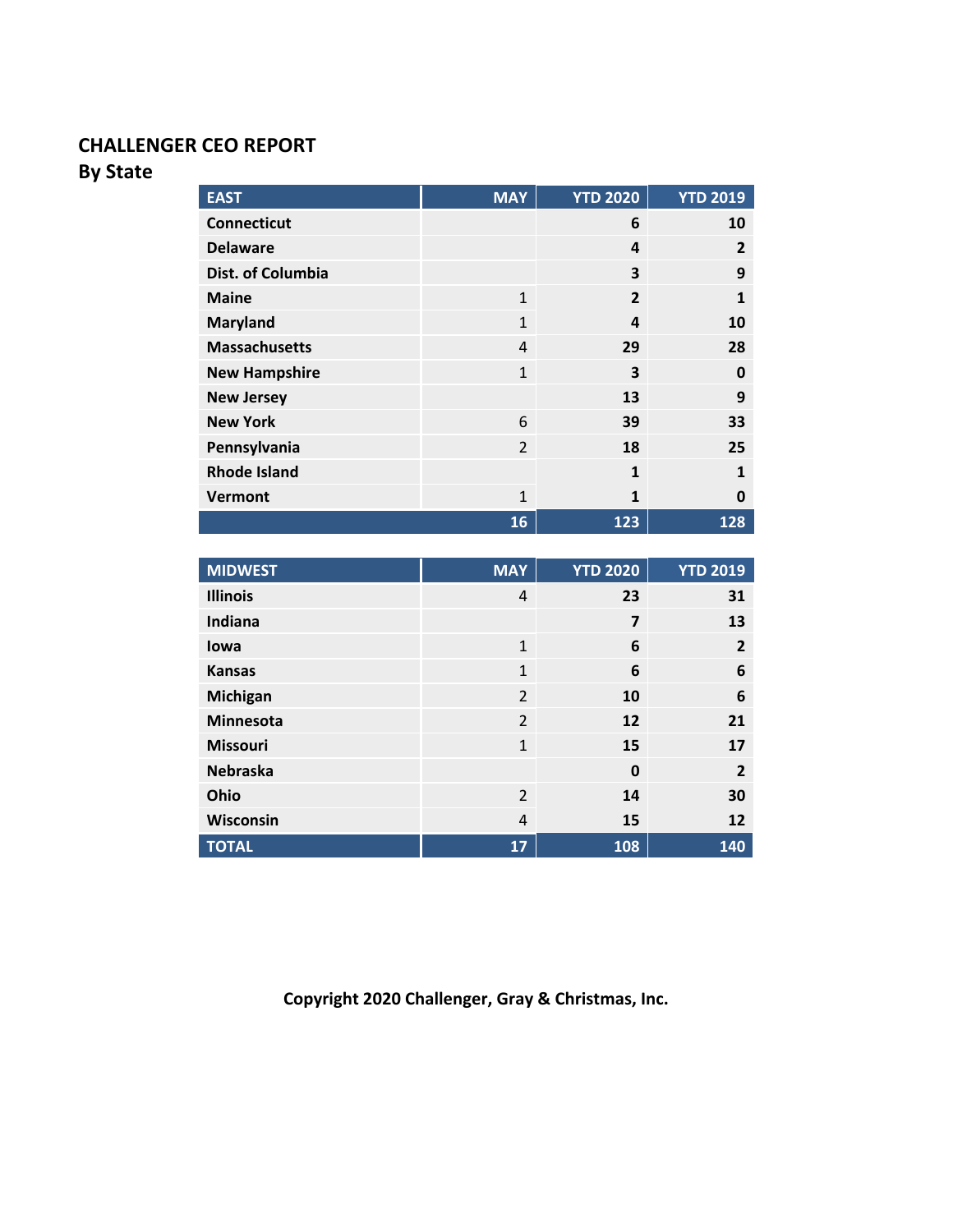By State

| <b>WEST</b>         | <b>MAY</b>     | <b>YTD 2020</b> | <b>YTD 2019</b> |
|---------------------|----------------|-----------------|-----------------|
| Alaska              |                | $\mathbf{1}$    | 0               |
| Arizona             |                | 8               | 19              |
| California          | 16             | 93              | 81              |
| Colorado            | $\mathbf{1}$   | 14              | 21              |
| <b>Hawaii</b>       |                | 4               | $\overline{2}$  |
| Idaho               | $\mathbf{1}$   | $\overline{7}$  | 5               |
| <b>Montana</b>      |                | $\mathbf 0$     | $\overline{2}$  |
| <b>Nevada</b>       |                | 5               | $\overline{4}$  |
| <b>New Mexico</b>   | $\overline{2}$ | 8               | $\mathbf{1}$    |
| <b>North Dakota</b> |                | $\mathbf{0}$    | $\mathbf{1}$    |
| <b>Oklahoma</b>     |                | 5               | 5               |
| Oregon              | $\mathbf{1}$   | 6               | 8               |
| <b>South Dakota</b> |                | $\mathbf{1}$    | $\overline{2}$  |
| <b>Texas</b>        | 5              | 42              | 52              |
| Utah                | $\mathbf{1}$   | 3               | $\mathbf{1}$    |
| Washington          | $\overline{4}$ | 15              | 17              |
| <b>Wyoming</b>      |                | $\mathbf{1}$    | $\mathbf{1}$    |
| <b>TOTAL</b>        | 31             | 213             | 222             |

| <b>SOUTH</b>         | <b>MAY</b>     | <b>YTD 2020</b> | <b>YTD 2019</b> |
|----------------------|----------------|-----------------|-----------------|
| Alabama              |                | 8               | 7               |
| <b>Arkansas</b>      | $\mathbf{1}$   | $\overline{2}$  | 0               |
| <b>Florida</b>       | 6              | 36              | 38              |
| Georgia              | $\mathbf{1}$   | 14              | 7               |
| Kentucky             | $\overline{2}$ | 8               | 6               |
| Louisiana            |                | 4               | 8               |
| Mississippi          |                | $\mathbf 0$     | $\overline{2}$  |
| N. Carolina          | $\overline{2}$ | 15              | 12              |
| S. Carolina          | $\mathbf{1}$   | 8               | 6               |
| <b>Tennessee</b>     | $\mathbf{1}$   | 18              | 24              |
| <b>Virginia</b>      | 5              | 14              | 25              |
| <b>West Virginia</b> |                | $\mathbf{1}$    | $\overline{2}$  |
| <b>TOTAL</b>         | 19             | 128             | 137             |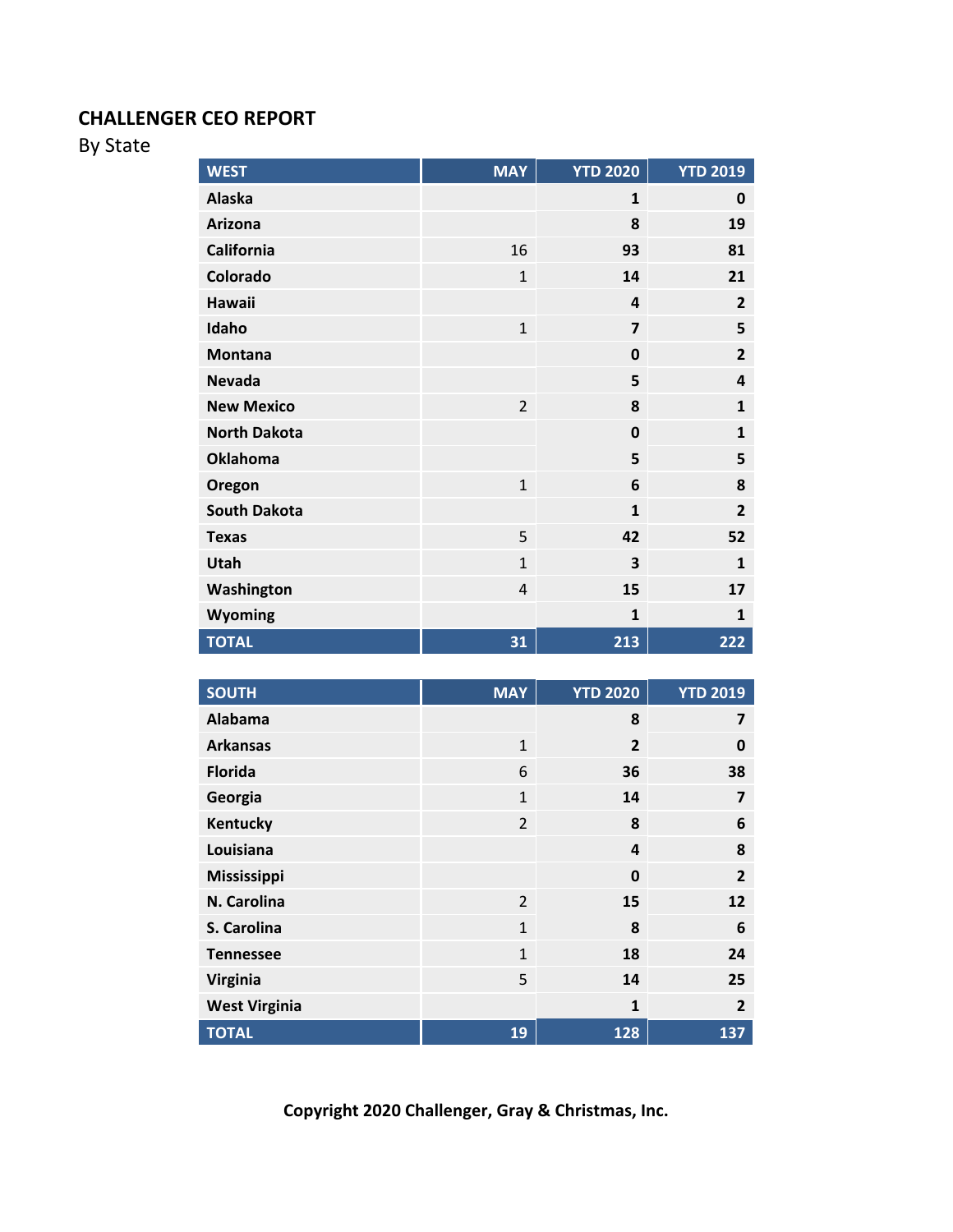| By Reason                                     |              |                |
|-----------------------------------------------|--------------|----------------|
| <b>Reason</b>                                 | <b>May</b>   | <b>YTD</b>     |
| <b>Stepped Down</b>                           | 15           | 135            |
| <b>Retired</b>                                | 18           | 123            |
| <b>No Reason Given</b>                        | 18           | 75             |
| <b>Interim Period Over</b>                    | 10           | 60             |
| <b>New Opportunity</b>                        | 8            | 41             |
| <b>Resigned</b>                               |              | 8<br>78        |
| <b>New Position Within Company</b>            |              | 4              |
| <b>Acquisition/Merger</b>                     |              | 3<br>13        |
| <b>Deceased</b>                               |              | 7              |
| <b>Scandal</b>                                | $\mathbf{1}$ | 9              |
| <b>Relocation</b>                             |              | $\overline{2}$ |
| <b>Allegations of Professional Misconduct</b> |              | 1              |
| <b>Financial Losses</b>                       |              | $\mathbf{1}$   |
| <b>Personal Reasons</b>                       |              | 6              |
| <b>Terminated</b>                             | 1            | 6              |
| <b>Differences with Board</b>                 |              | 2              |
| <b>Bankruptcy</b>                             | $\mathbf{1}$ | 4              |
| <b>Leadership Restructuring</b>               |              | 1              |
| <b>Contract Expired</b>                       |              | $\overline{2}$ |
| <b>Economic Conditions</b>                    |              | $\overline{2}$ |

## **Average Age, Tenure**

|           | Age  |      |      | <b>Tenure</b> |
|-----------|------|------|------|---------------|
|           | 2020 | 2019 | 2020 | 2019          |
| January   | 55.7 | 60.7 | 10.6 | 11.6          |
| February  | 53.3 | 57.1 | 10.3 | 11.4          |
| March     | 53.0 | 57.6 | 10.0 | 11.2          |
| April     | 53.4 | 60   | 6.8  | 8.8           |
| May       | 56.1 | 61.4 | 11.4 | 11.1          |
| June      |      | 61.6 |      | 8.7           |
| July      |      | 59.2 |      | 9             |
| August    |      | 68.5 |      | 10.6          |
| September |      | 58.9 |      | 8.8           |
| October   |      | 53.3 |      | 10.7          |
| November  |      | 53.2 |      | 9.4           |
| December  |      | 57.2 |      | 11.5          |